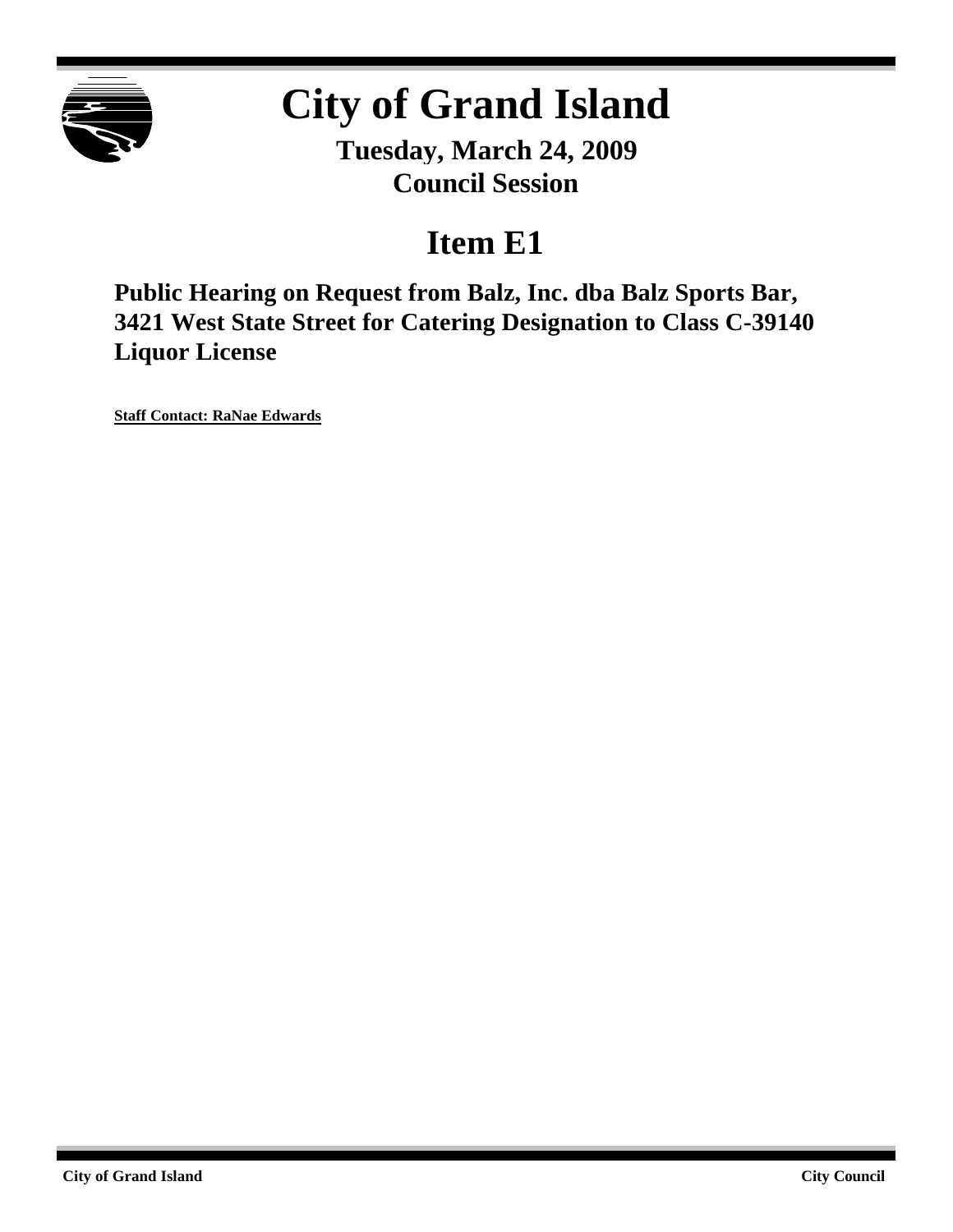## **Council Agenda Memo**

| From:           | RaNae Edwards, City Clerk                                                                                                                                |
|-----------------|----------------------------------------------------------------------------------------------------------------------------------------------------------|
| <b>Meeting:</b> | March 24, 2009                                                                                                                                           |
| Subject:        | Public Hearing on Request from Balz, Inc. dba Balz<br>Sports Bar, 3421 West State Street for a Catering<br>Designation to Class "C-39140" Liquor License |
| Item $#$ 's:    | $E-1 & 2E-1$                                                                                                                                             |
| $Presenter(s):$ | RaNae Edwards, City Clerk                                                                                                                                |

#### **Background**

Balz, Inc. dba Balz Sports Bar, 3421 West State Street has submitted an application for a catering designation to their Class "C-39140" Liquor License. This request would allow Balz Sports Bar to deliver, sell or dispense alcoholic liquors, including beer, for consumption at a location designated on a Special Designated License (SDL).

#### **Discussion**

City Council action is required and forwarded to the Nebraska Liquor Control Commission for issuance of all licenses. This application has been reviewed by the Clerk and Health Departments.

#### **Alternatives**

It appears that the Council has the following alternatives concerning the issue at hand. The Council may:

- 1. Approve the application.
- 2. Forward to the Nebraska Liquor Control Commission with no recommendation.
- 3. Forward to the Nebraska Liquor Control Commission with recommendations.
- 4. Deny the application.